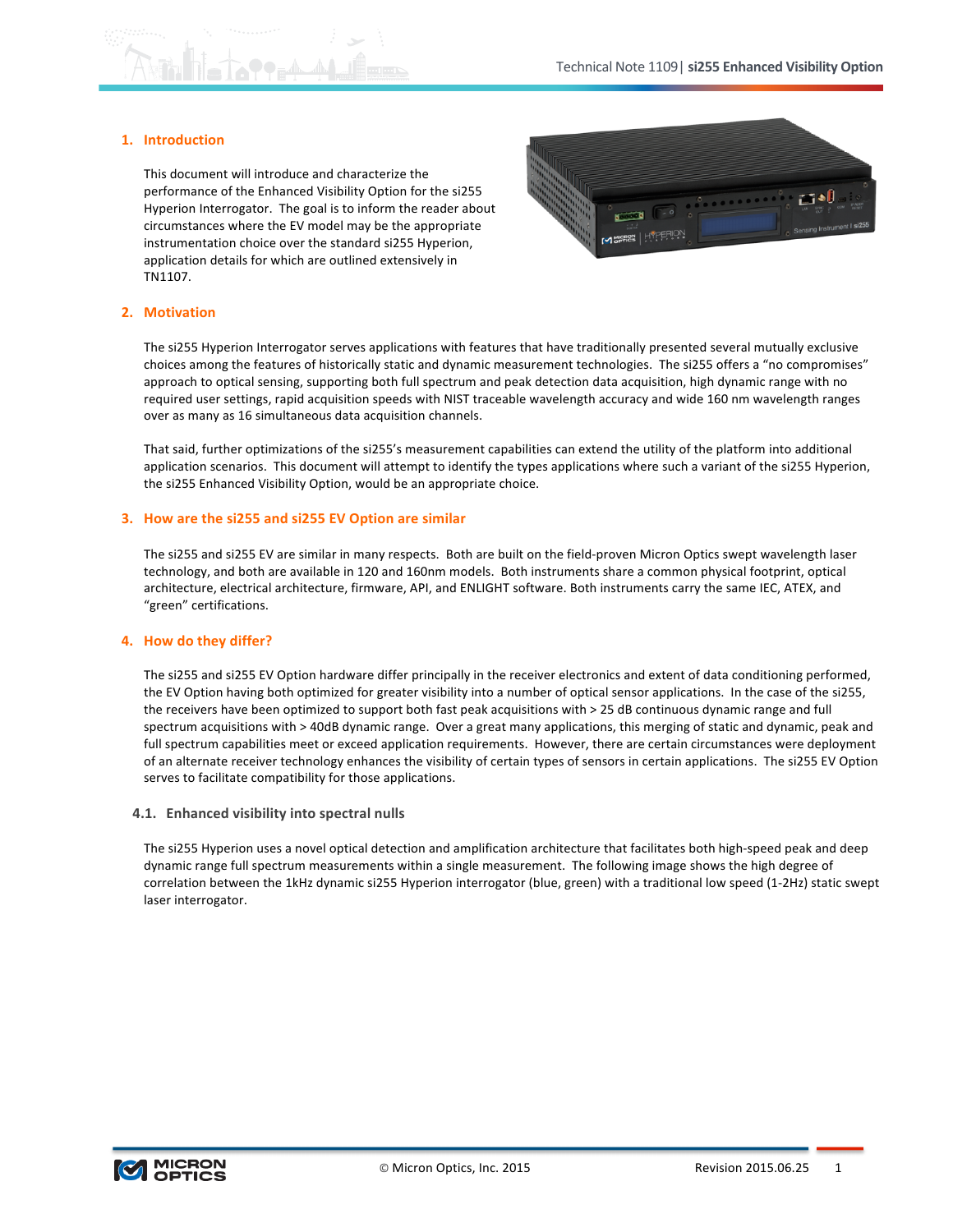

Comparison of si255 Hyperion full spectrum data (blue, green) to traditional static interrogator full spectrum (red)

It can be seen from the plot that for full spectrum data, there is a high degree of correlation between the red and the blue/green traces over a wide range of optical power. However, differences are seen at the lower registers of the range, particularly in the "nulls" of the optical spectrum. It is in these areas where the si255 EV Option offers a different dimension of capability as compared to the standard si255.

Consider the following trace of a Fabry-Perot spectrum. FP gages are used in a number of applications, and the data can be captured and processed in many ways. In several applications, the peak values of the FP gages are used in dynamic fashion measure high-speed accelerations, changes in pressure, etc. However, in other circumstances, it is either in the nulls of the spectrum or in the complete, continuous spectral traces from which the required degree of sensor accuracy must be derived. In these cases, the si255 EV Option offers enhanced visibility into the nulls of those signals, yielding better fits to calibration models, and ultimately more stable measurement results.

The two plots below show the same FP gage as measured by a standard si255 (left) and an si255 EV Option (right). If one assumes that the full accuracy of the FP gage will be derived from the fit of the measured traces to a theoretical model, it is clear that the measurement from the si255 EV Option offers an advantage.



## **4.2.** Enhanced visibility of peak wavelength measurements (extreme temperatures) at extreme losses

The si255 Hyperion supports >25 dB of continuous loss budget for sensors using the on-board peak detection algorithms at dynamic speeds. At 1kHz laser scan rate, the internal peak detection algorithm acts on a single 1ms spectral acquisition and is robust to loss sensor levels up to 20 dB. At 100 Hz laser scan rate, the internal peak detection algorithm acts on a 10ms spectral acquisition and is robust to loss levels up to 25 dB. Beyond those levels, signal to noise ratio is such that on-board sensor peak detections degrade in repeatability to a significant degree or drop out altogether.

Beyond 25 dB of sensor loss, the full spectrum data from the si255 can be used in conjunction with external peak detection algorithms to accommodate even greater. The exact level of loss that can be accommodated is function of the shape/frequency content of the sensor, the fidelity of the peak detection algorithm, and the broad-spectrum interference of optical back-reflection in the system. The si255 Hyperion is specified to have a full spectrum dynamic range of 40dB (defined as laser launch power minus detection noise floor), and that is the range over which external data processing can add benefit.

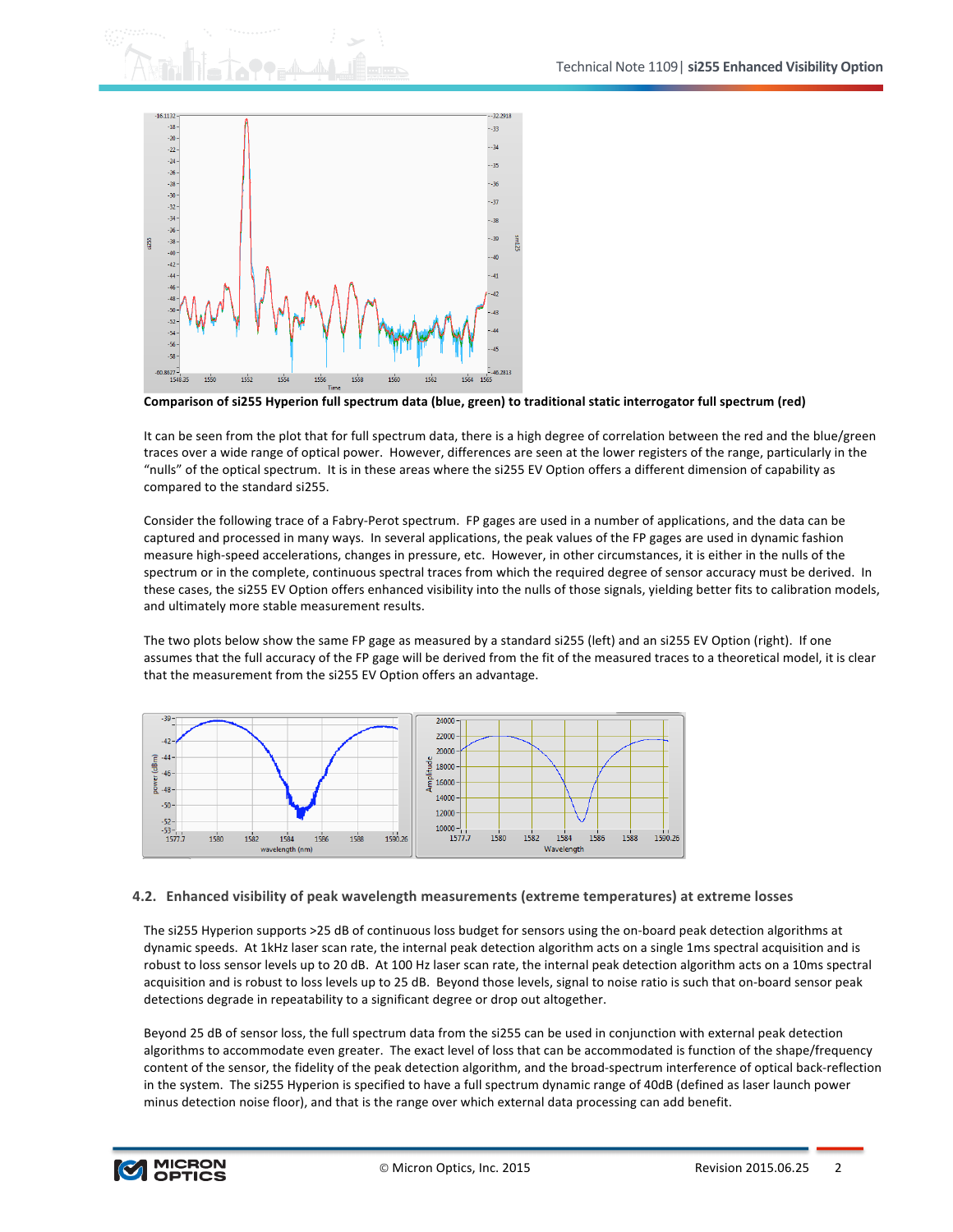Below those levels, however, the si255 Hyperion ceases to track additional losses. The electronics noise of the system serves as the floor of measurements, and sensors with greater losses are simply not seen by the system.

The si255 EV Option uses an alternate receiver technology that minimizes the contribution of electronic noise to the system and will continue to grant the user visibility into signals at greater losses than the standard si255 Hyperion. That is not to say that there are no degradations to sensor measurements at losses higher than 25 dB with the si255 EV Option. Rather, it is to say that the effects of high sensor loss manifest differently, and in doing so, support continued visibility of the sensors and the ability to extend measurements in different ways than that of the standard si255.

In short, the si255 EV Option can continue to "see" and track sensor peak values, even using the convenient on-board peak detection algorithms, to loss levels higher than that of the standard si255. Unlike the si255, at losses of 20 or 25 dB, the peak measurements will not degrade in repeatability or drop out. The si255 EV Option can continue to track those peaks through an additional 10 to 15 dB of loss, although the measurements will the be subject to a level-dependent wavelength offset.

The following images show measurements of a lossy FBG array using an si255 EV Option. This particular system has a laser launch power of ~-18dBm, and shows a sensor with the weakest detected power of ~-42 dBm...a loss of ~24 dB. While a standard si255 interrogator could detect these sensors, they would represent the very minimum possible signal, and any additional losses on the system would very likely result in loss of detection of one or more of the peaks.



Sensor array with 24 dB of insertion/reflection loss

However, by deploying the si255 EV Option for these sensors, an additional 10dB of loss or more can be accommodated with continued visibility into those peaks. (It should be noted that the floor at -50 dB is here caused by an optical back-reflection and scales with the insertion loss of the fiber. The electronic/system noise is well below -60 to -70dBm).

Again, it should be noted that for low sensor amplitudes, below -45 dBm or so, there would be a level-dependent shift in the wavelength readings. The effect of this shift should be weighed against the benefit of continued visibility of the sensors at very low levels. In many applications (particularly high or wide range temperature measurements in harsh environments), the ability to track the sensors and still make good quality relative temperature measurements is itself very enabling. The user should consider the details of the application requirements to make the best instrument selection.

### **4.3. Enhanced visibility at extreme distances**

The si255 EV option offers the greatest reach for measurements of optical sensors at distances of many km. For designs of optical sensor networks spanning distances of 5km, 10km or more, the si255 EV Option may be worth exploring.

## **5.** The tradeoff

The principal tradeoff for selecting the si255 EV Option is straightforward. Unlike the standard si255 Hyperion, which offers simultaneous static and dynamic measurements features and strengths, the si255 EV Option is limited exclusively to a 10 Hz swept laser scan.